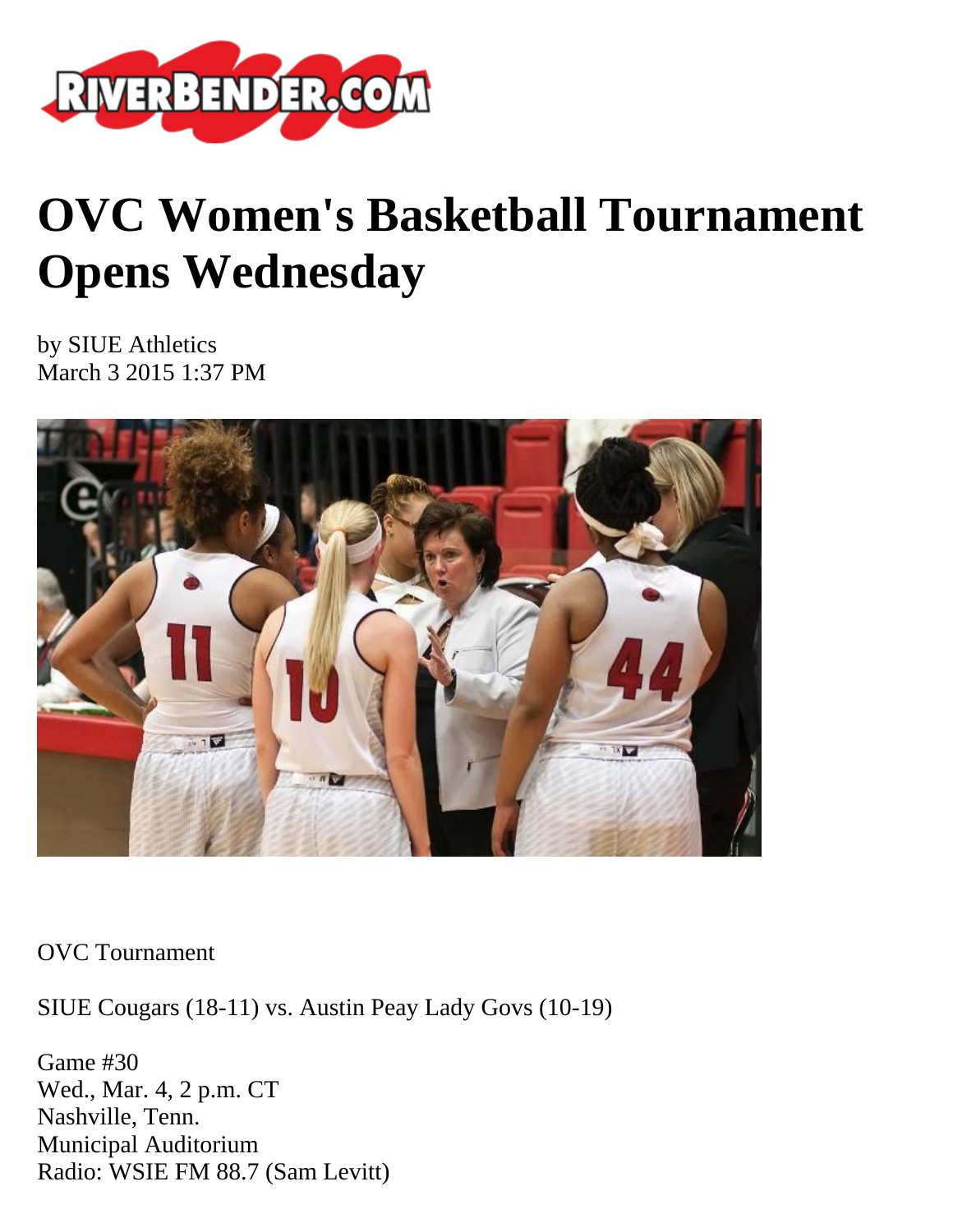Live Audio: [SIUECougarNetwork.com](http://www.siuecougarnetwork.com/) LiveVideo: [OVCDigitalNetwork.com](http://www.ovcdigitalnetwork.com/) - [ESPN3.com](http://www.espn3.com/) Live Stats: **[SIUECougars.com](http://www.siuecougars.com/sports/w-baskbl/2014-15/schedule)** 

[Complete Game Notes](http://www.siuecougars.com/sports/w-baskbl/2014-15/files/1415wbbnotes_g30.pdf)

THE SERIES Series Record: SIUE leads 6-3 Last Meeting: W 77-62 at Austin Peay (02/19/15) First Meeting: L 74-52 at Austin Peay (12/13/08) Record at SIUE: 3-2 Record at Austin Peay: 3-1 Neutral: 0-0 Largest SIUE win: 20, at SIUE 87-67 (01/28/15) Largest APSU win: 22, 74-52 at APSU (12/13/08) Current Streak: W3

## SEEDED SECOND

The No. 2 seed is the best seed for the Cougars since joining the league. SIUE was No. 7 last season and No. 6 two seasons ago.

## LAST TIME OUT FOR THE COUGARS

[Shronda Butts](http://www.siuecougars.com/sports/w-baskbl/2014-15/bios/butts_shronda_34sv) scored 26 as SIUE defeated Eastern Illinois on Senior Day 72-55. The Cougars shot a season-best 28 of 30 from the free throw line and outrebounded the Panthers 44-26.

## SCORING LIST

[Tierny Austin](http://www.siuecougars.com/sports/w-baskbl/2014-15/bios/austin_tierny_tjs2) is now among the top 10 scorers in school history with 1,237 points. [CoCo Moore](http://www.siuecougars.com/sports/w-baskbl/2014-15/bios/moore_coco_zsr4) (32nd/719) and [Micah Jones](http://www.siuecougars.com/sports/w-baskbl/2014-15/bios/jones_micah_5g85) (38th/587) also are among the top 50. Shronda Butts, in her first season with the Cougars, needs two points to make the top 50 all-time at SIUE.

## TOP 100 TWICE

SIUE guard Shronda Butts is among 10 NCAA Division I players who are among the top 100 in both field goal percentage (85th/.479) and free throw percentage (76th/.815).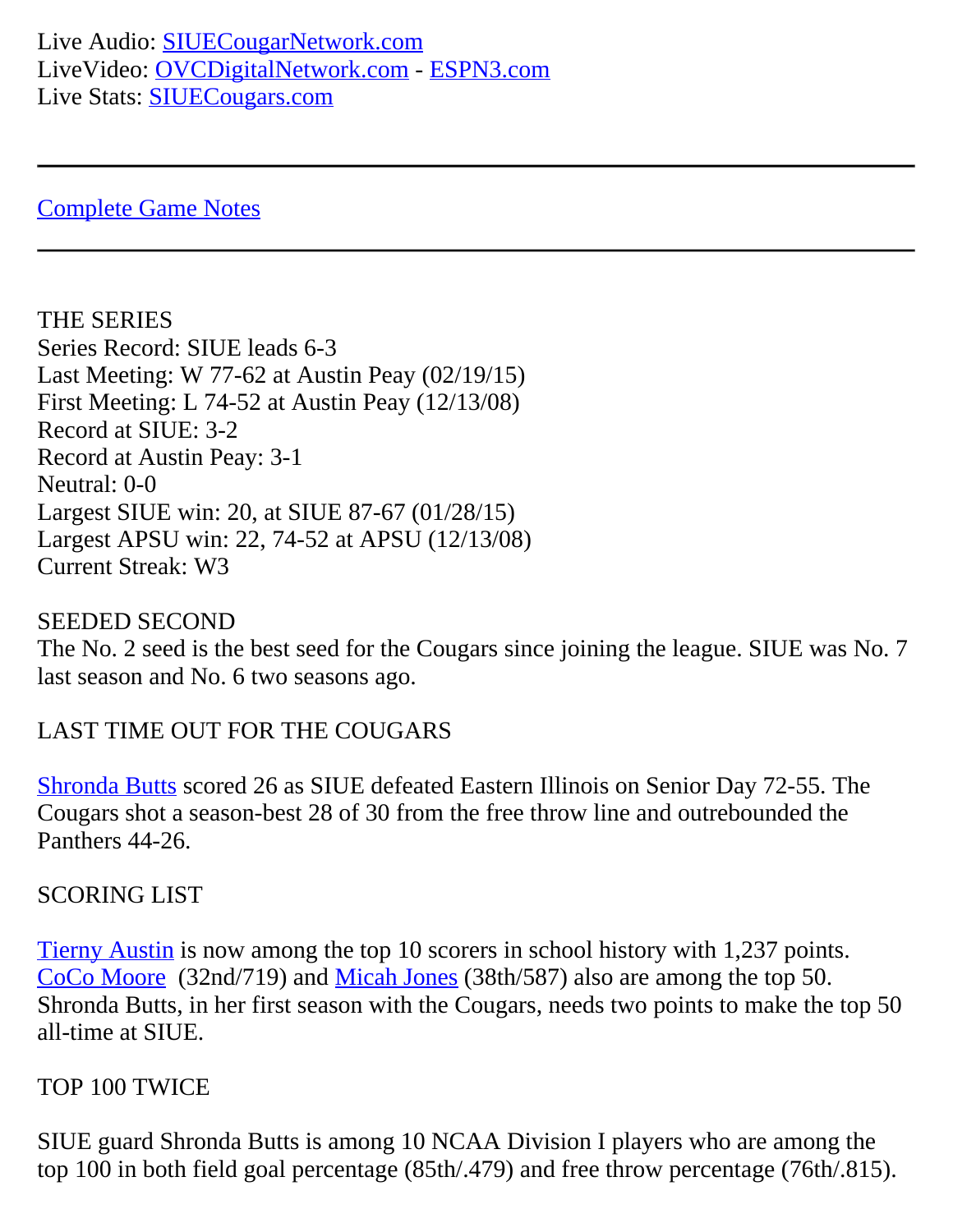The others are Ally Malott (Dayton), Ameryst Alston (Ohio State), Breanna Stewart (UConn), Inma Zanoguera (Toledo), Janae Smith (UAB), Jen Dumiak (American), Jen Reese (Colorado), Sunny Greinacher (Gonzaga), and Tiffany Mitchell (South Carolina).

## NO. 17 IN THE NATION

After hitting better than 93 percent of their shots from the free throw line against Eastern Illinois, the Cougars moved into 17th nationally in free throw percentage at 75.2 percent (leads OVC).

## PLAYING THE PERCENTAGES

SIUE is 67th in the nation in field goal percentage at 42.5 percent. The Cougars also have the No. 67 offense in the country at 70.0 points per game. SIUE's rebounding also is among the top 100 in the country. The Cougars' rebound margin leads the OVC at  $+5$ . 0 and is 52nd nationally

## BEST CASE SCENARIO

SIUE is 14-1 this season when tied or leading at halftime. The Cougars have three victories this season in which they were behind at halftime. SIUE also is 17-1 this season when finishing a game with a better field goal percentage than its opponent.

## SMITH FOR THREE

[Sidney Smith](http://www.siuecougars.com/sports/w-baskbl/2014-15/bios/smith_sidney_2cuu) now has 52 three-pointers this season, which is tied for the eighth-most treys in a season by a Cougar. The single-season record is held by Jazmin Hill (72, 2011- 12).

## SCORING LEADERS

Butts needs 10 points to join SIUE's top 20 all-time scoring list in a single season. She has 453 points and would equal Lori Sebastian (463, 1988-89). Her 453 points in a single season is the most during the Division I era, passing Raven Berry (450, 2012-13).

## CHARITY STRIPE

The school record for free throws made by a team is the 1997-98 team with 515. The 2014-15 team has 473.

## OVC RUN